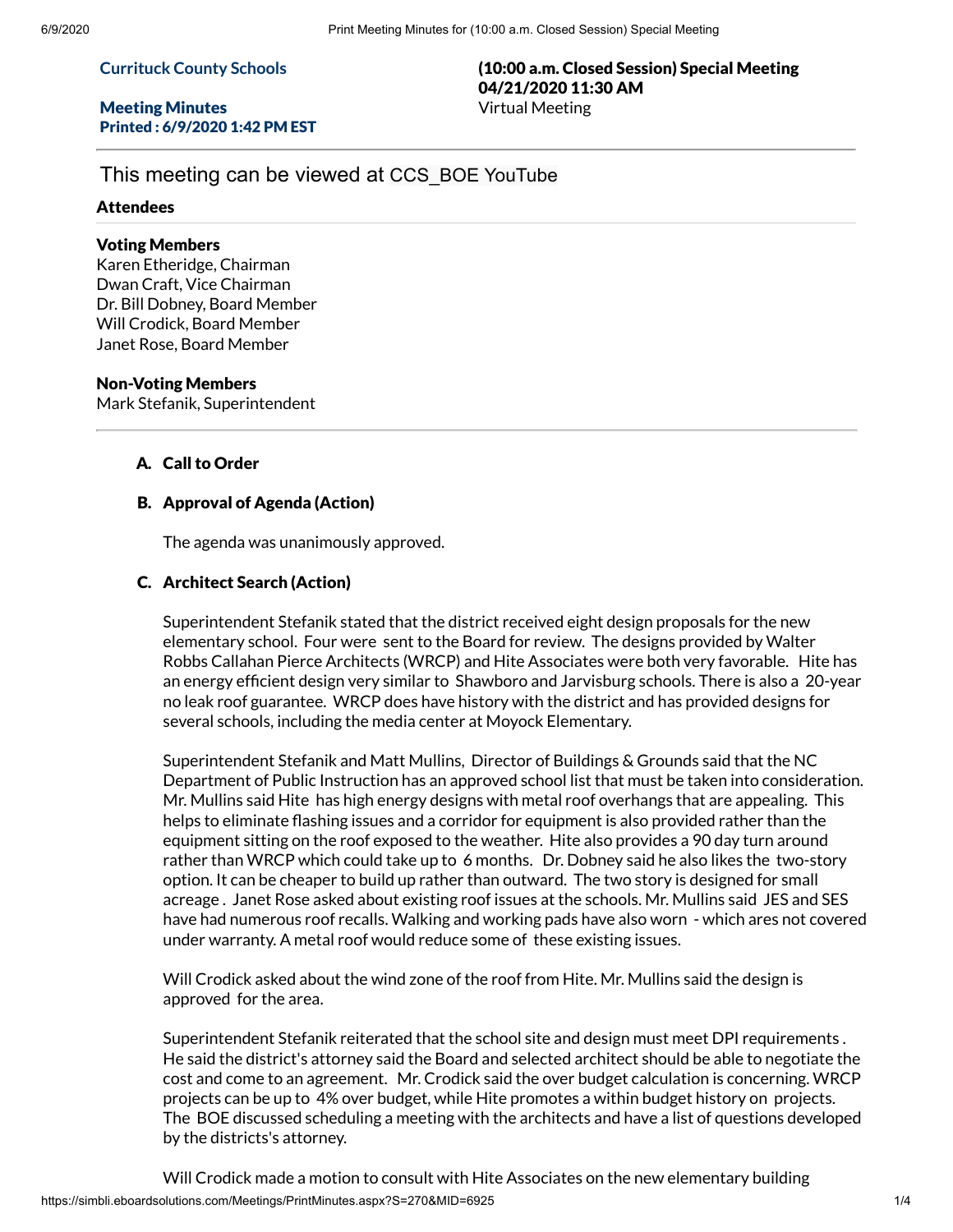6/9/2020 Print Meeting Minutes for (10:00 a.m. Closed Session) Special Meeting

designs. The motion was seconded by Karen Etheridge. Dr. Dobney said he would like the cost on both one story and two story school designs. The Board discussed the safety of both designs and the fact that a two-story would require an elevator. All were in favor.

The district will contact and schedule a meeting with Hite Associates. Superintendent Stefanik said all contracts will be approved only by the Board.

Janet Rose asked that Chairman Etheridge be involved in the process. Dr. Dobney said the chairman is somewhat involved throughout the building process.

Motion made by: Will Crodick Motion seconded by: Karen Etheridge Voting: Unanimously Approved

# D. Superintendent Search (Action)

The Board discussed the methods of conducting a superintendent search. Superintendent Stefanik has submitted his resignation for the end of July 2020.

Janet Rose made the motion to open the search using the district's Human Resources Department (HR). The motion was seconded by Karen Etheridge.

Will Crodick and Dr. Dobney suggested making the decision at the May meeting. This would allow time to collect and share information on using internal or outsourced methods.

Will Crodick asked about the process and the cost of using HR rather than an outside agency. Superintendent Stefanik said outside search agencies can charge in the range of \$40,000 versus \$3,000 to \$5,000 using the district's staff members who are underemployement contracs. Some advertising sites will post the vacancy at no charge while other sites charge a fee.

Janet Rose said she did not prefer to use NCSBA for the superintendent search. She believes HR could start the process now with the goal of having a superintendent in place by July 31st.

Will Crodick asked if information on other consulting/search firms could be gathered along with advertising information and presented to the Board at the next meeting in May.

Anne Mackin, HR Director, said her assistant would be out of the office staring in July; however, the district could conduct the search in-house. Mrs. Etheridge asked about a timeframe for the search. Mrs. Mackin said at least 30 days for the process. The Board and Mrs. Mackin went on to discuss the timeframe, advertising options, the screening process and reference checking. Delays caused by COVID-19 were also discussed.

The motion was amended to allow HR time to gather the requested information and to present it at the May 7th meeting for action. All were in favor.

Motion made by: Janet Rose Motion seconded by: Karen Etheridge Voting: Unanimously Approved

# E. Draft of 20-21 Capital Outlay Budget

Superintendent Stefanik presented a draft of the Capital Outlay Budget to the Board. The approved version must be submitted to the Currituck Board of Commissioners by May 15th. Superintendent Stefanik reminded the Board that the district will complete an entire school year without a state budget. The district has been operating on a 2018 -2019 budget at best with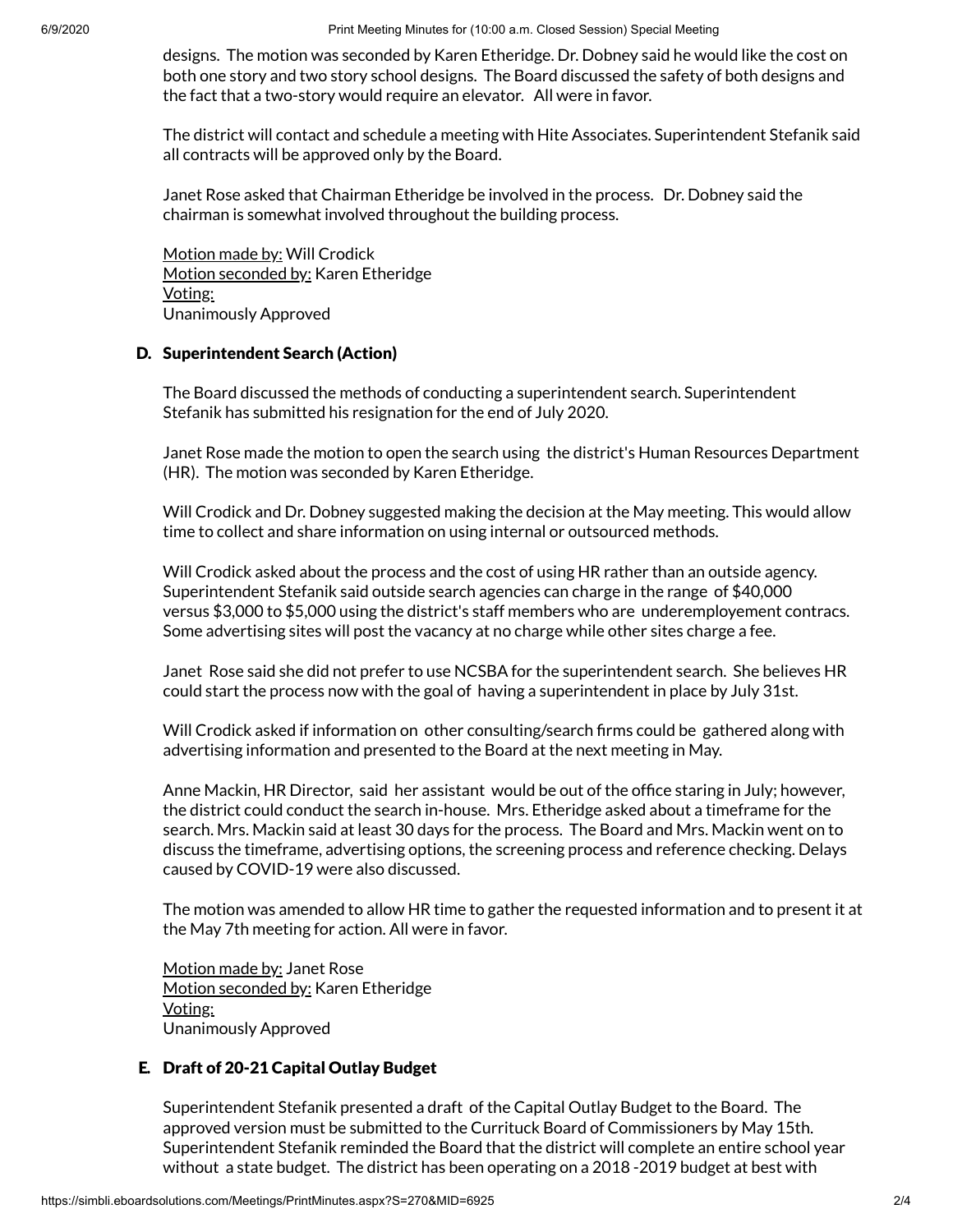reoccurring funds. NC legislators will meet for a short session soon with the sincere hope that at least the State will move forward and the schools can operate with a 2019-2020 budget rather than two years in arrears.

Superintendent Stefanik said he has been asked by the County Manager to take the Capital Outlay Budget from \$1.4 million back to the \$1 million. The decrease is due to the 30% to 40% estimated decline in tax revenue caused by the Coronavirus. The district has reduced the Capital Outlay to only necessities. Superintendent Stefanik also cautioned that the payments for the activity bus purchase/lease and 1/2 of the mobile unit cost are due soon. The total is approximately \$150,000. Therefore the budget for maintenance and technology needs is approximately \$850,000.

The Board and Superintendent Stefanik discussed the potential cuts due to a decrease in local funding. Superintendent Stefanik said the cuts were a directive rather than a suggestion because the County Government will have to use their fund balance to balance next year's budget. As it stands, the operating funds will be the same but Capital Outlay funds will be reduced. Will Crodick said he understands the County's issues but recommends having a conversation about the mobile unit payment/funds. The Board discussed meeting with the County; however, Superintendent Stefanik suggested moving forward with the proposed budget plan in an effort not to hold up the process. If the County does fund the mobile unit, then funds could be used towards another project.

Janet Rose cautioned the district on reducing the funding request before submitting it to the County Commissioners. She said if the beaches open back up on May 15th - maybe the 40% cut would not be necessary. Mrs. Rose also asked for the minutes to confirm the County Commissioners' agreement to fund the mobile unit. Superintendent Stefanik said he did not think the decision was made in a business meeting but rather during a work session. Mrs. Rose asked that Superintendent Stefanik start an email with the County referencing the funding of the mobile unit.

Will Crodick said he would like to review all the requests on the Capital Outlay Budget and to have additional meetings with the County to discuss the district's situation. Karen Etheridge asked for a possible meeting with the County Commissioners' Chairman and County Manager to see where everyone is financially - due to the Coronavirus.

Janet Rose shared her concern about the district trying to operate without a fund balance.

Superintendent Stefanik said at this time the lottery fund request is in addition to the Capital Outlay funds. However, in the future the County will use the funds to pay for invoices generated from the building of the new elementary school. After completion, the lottery funds will return to the district but the district will miss approximately \$300,000 to \$400,000 during that time. Superintendent Stefanik said it is mandated by law that the funds be returned to the district - Dwan Craft asked that the process be put in writing. The Board also discussed the concern with operating an additional school with the current funding formula. In the past the district has absorbed the cost; however, it is not able to do so anymore. Superintendent Stefanik said that in a previous presentation by the County Manager, the new school cost along with operation cost was provided to the County Commissioners.

The Board and Superintendent Stefanik discussed the much needed repair to the track at CCHS. Superintendent Stefanik said although it is needed, the track will be put on hold and presented later as a special request. Janet Rose did not agree and thought that it was a dangerous plan because the district could not count on the County Commissioners for additional funding at a later date. She recommended submitting the entire Capital Outlay request to the Commissioners.

The Board and Superintendent went on to discuss a donation designated for a marquee as well as track repair options and the dangers of using it.

The Capital Outlay Budget will be submitted to the Board again at the May 7th meeting for approval. Janet Rose said the district continues to struggle without a state budget - the district